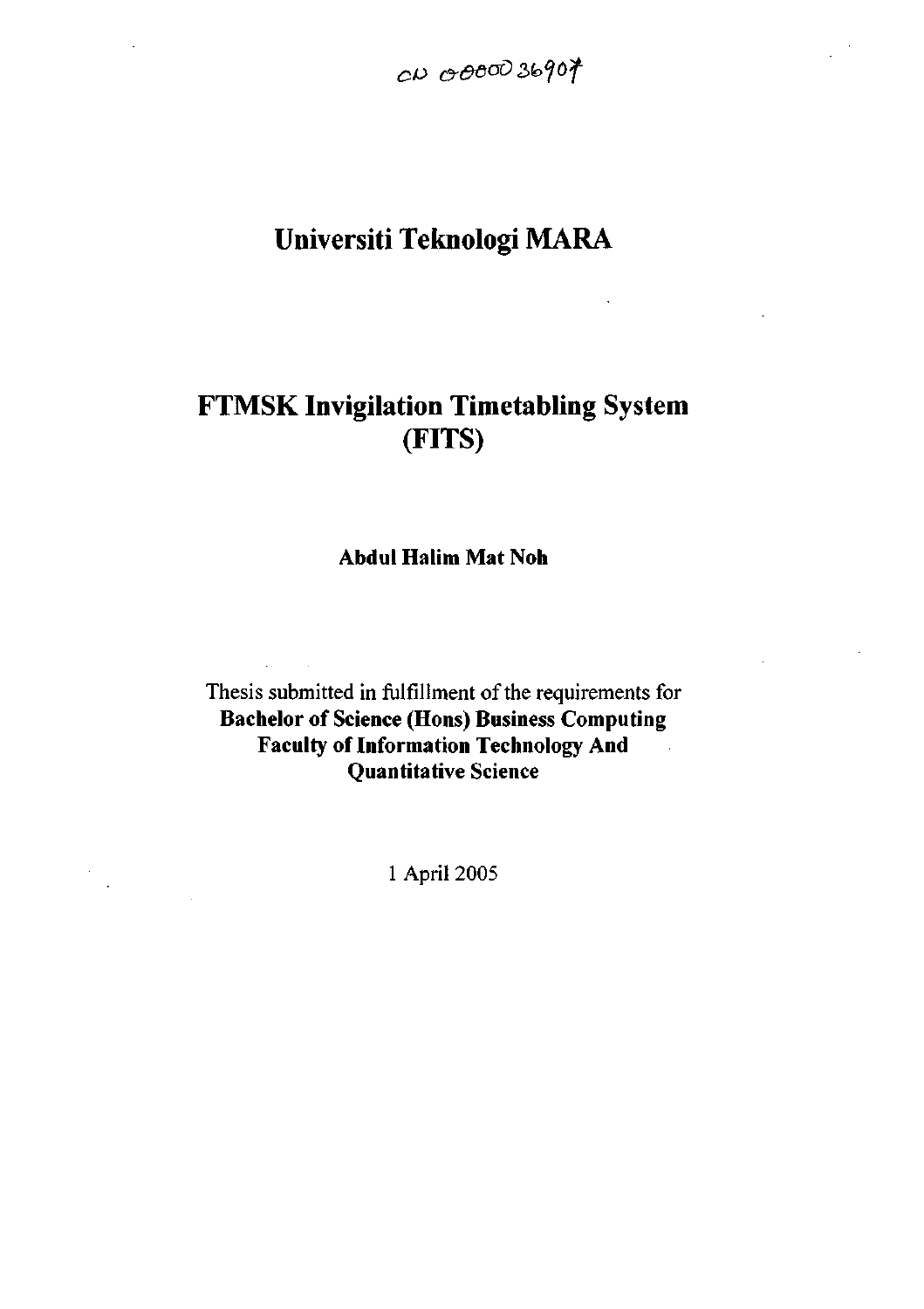## DECLARATION

I certify that this thesis and the research to which it refers are the product of my own work and that any ideas or quotation from the work of other people, published or otherwise are fully acknowledged in accordance with the standard referring practices of the discipline

 $\mathcal{L}$ 

April 1, 2005 ABDUL HALIM MAT NOH 2002610060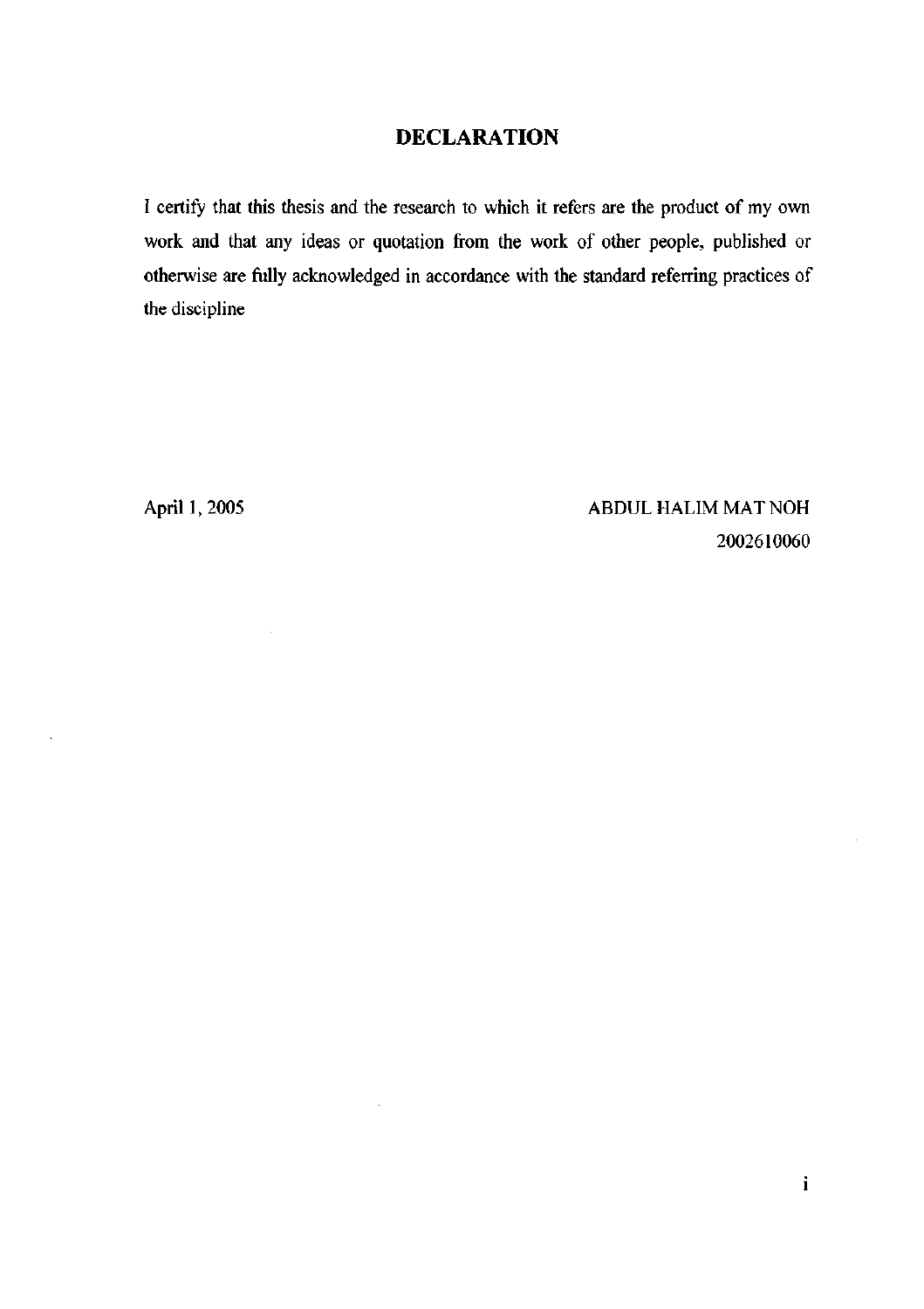### ACKNOWLEDGEMENT

The accomplishment of this work is not possible without the help of the people around me. I thank everyone who I came across and worked with during my degree's study in UiTM.

I am grateful to Puan Zarina Zainol for giving me the oppurtinity to do a project under her supervision. From her, I learned the importance of developing a system. It was a privilege to learn a lot of lessons from such a good teacher.

I thank Mr Azrun who helps me working on the design and implementation of FITS system. Without his invaluable insight, this work would not exit.

Discussion and collaboration with Puan Zaidah Ibrahim as the coordinator of this program help me guide to achieve my objectives in the project. Her motivation and ideas was very useftil to me.

Also thanks to Dr Nordin Abu Bakar and Puan Siti Hajar who give me cooperation during interview sessions. A lot of knowledge and input was obtained during the sessions.

I am grateful to my family who give me a lot of support for me to continue my project until it completed.

Last but not least, I am very thankful to everyone who helped me direct or indirect in completing thesis.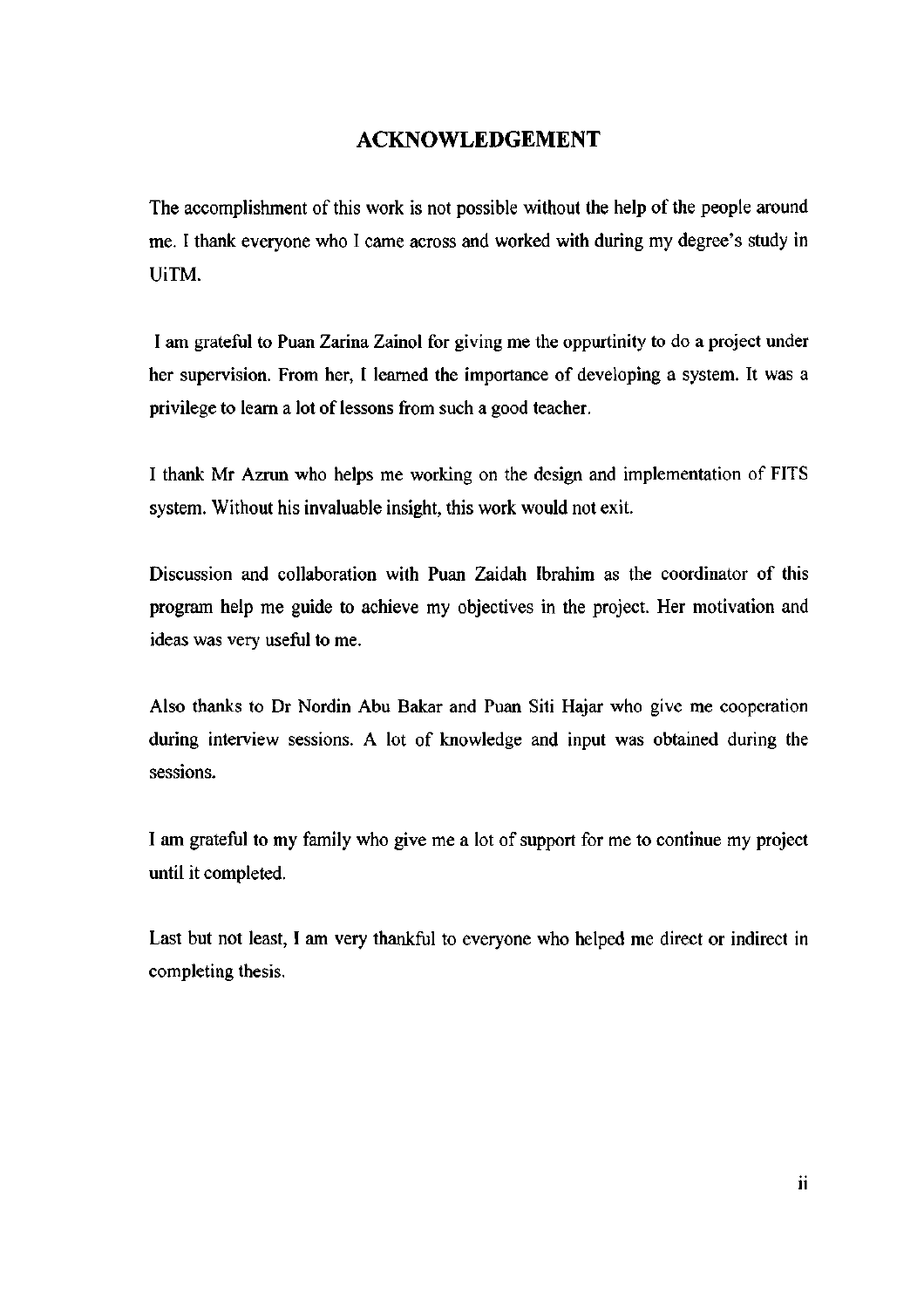#### ABSTRACT

In this project, a powerful problems solution of genetic algorithm method is provided to solve invigilation timetabling problems. This combines with the satisfaction constraints of hard and soft constraints to get to the optimal solutions. All these constraint will go through the evolutionary process such as reproduction, selection, and mutation to get the fitness chromosomes. The fitness chromosome is definitely the optimal solutions that later will develop the invigilation timetable. Finally, a system called FITS is presented to develop the invigilation timetable.